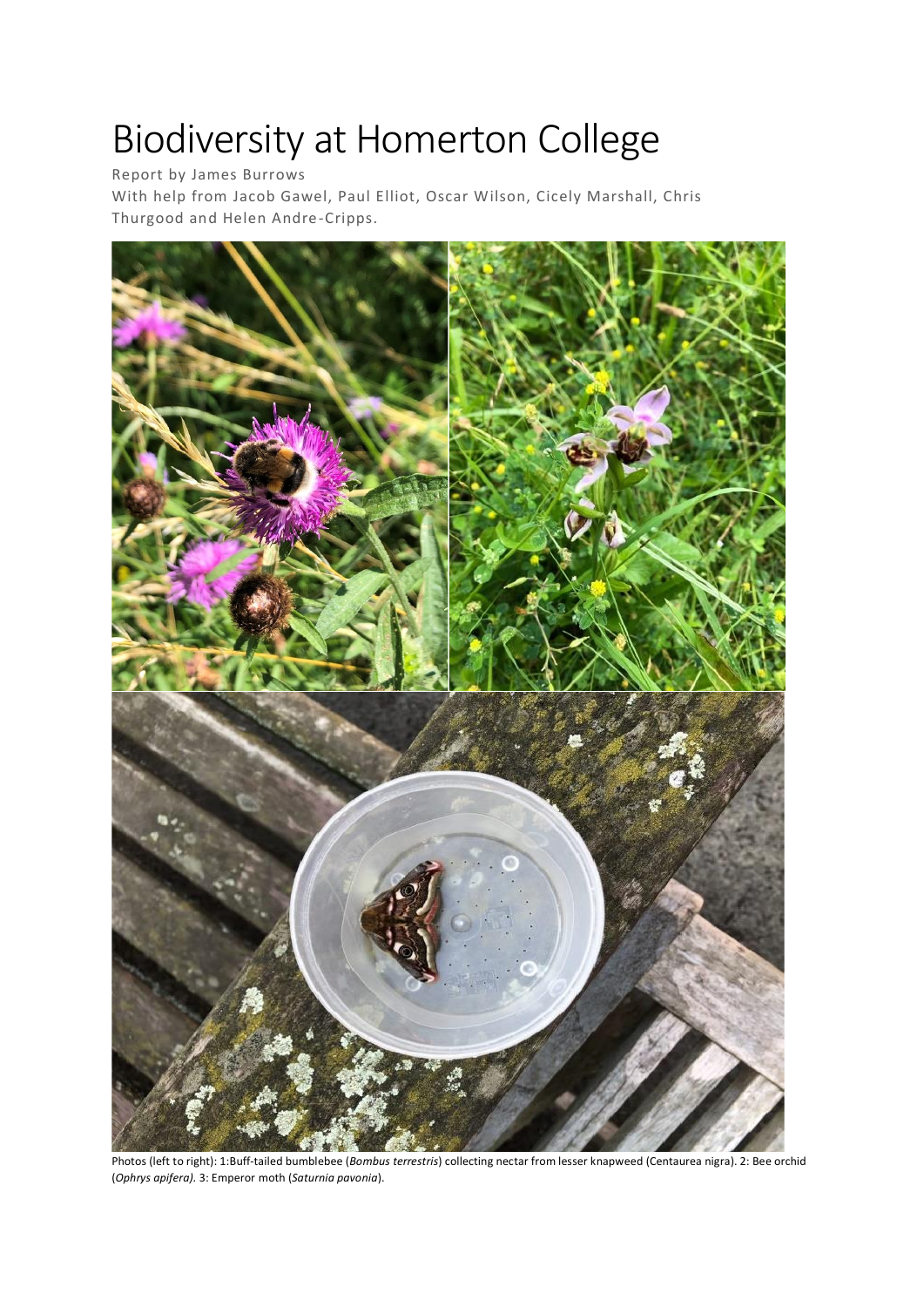# 1. Introduction

This report serves as an executive summary to the fieldwork undertaken this year and serves to outline the biodiversity at Homerton College. Homerton College has the luxury of a large campus with lots of green space. The biodiversity found here should be explored and celebrated. All the data collected this year will be made available to all relevant people and parties. I am very grateful to the college for generously funding the purchase of the equipment this year to get started on the survey work, and I hope the support for the project continues for the future.

The next major step is to develop a Biodiversity Action Plan, giving clear direction on biodiversity targets, and how they will be achieved. I have given some suggestions for future survey work that could provide valuable data, along with outlining what I already have planned. Surveys should be done over many years, to provide data clearly outlining the changes in biodiversity as time goes on, and there is a change in habitat management. The key groups to track here would be the plant communities and butterflies, as these are indicative of biodiversity and management changes.

# 2. Biodiversity at Homerton:

## 2.1 Plants

Species lists have been made for all of the wilder areas around college. These species lists are included in the data collected this year. The flower beds have not been included, as they are primarily for aesthetic purposes, and the gardening department have strong records of what is in them already.

The wilder areas around college are very species rich, hosting many beautiful wildflower species. Outside South Court, there is an area where wildflower seed has been sown. This area is rich in wildflowers such as common sainfoin (*Onobrychis viciifolia*), common comfrey (*Symphytum officinale*), cornflower (*Centaurea cyanus*), corn poppy (*Papaver rhoeas*), oxeye daisies (*Leucanthemum vulgare*), wild carrot (*Daucus carota*) and rattlebox (*Rhinanthus minor)*. The area around the pond also hosts an interesting stand of vegetation due to the wetter soil here. Hogweed (*Heracleum sphondylium*) and lesser knapweed (*Centaurea nigra*) are the dominant plant here, with a high abundance of meadowsweet (*Filipendula ulmaria*), yellow flag iris (*Iris pseudacorus*) and Bird's foot trefoil (*Lotus corniculatus*), with the former two preferring wetter habitats.

Common herbaceous species throughout the entire area are ragwort (*Senecio jacobaea*), lesser knapweed (*Centaurea nigra*), white clover (*Trifolium repens*), red clover (*Trifolium pratense*), ribwort plantain (*Plantago lanceolata*), yarrow (*Achillea millefolium*), cow's parsley (*Anthriscus sylvestris*) and hogweed (*Heracleum sphondylium*). These all provide a valuable source of nectar for pollinators, with the exception of ribwort plantain, which is wind pollinated.

Four orchid species are found in the Conservation area which are common-spotted orchids (*Dactylorhiza fuchsii*), bee orchids *(Ophyrs apifera),* pyramidal orchids (*Anacamptis pyramidalis*) and twayblade (*Neottia ovata*). The common-spotted is found at a particularly high abundance.

## 2.2 Mammals

4 species of mammal have been recorded on the college grounds during this study.

- Grey Squirrel (*Sciurus carolinensis*)
- Red Fox (*Vulpes vulpes*)
- Rabbit (*Oryctolagus cuniculus*)
- Reeves' Muntjac Deer (*Muntiacus reevesi*)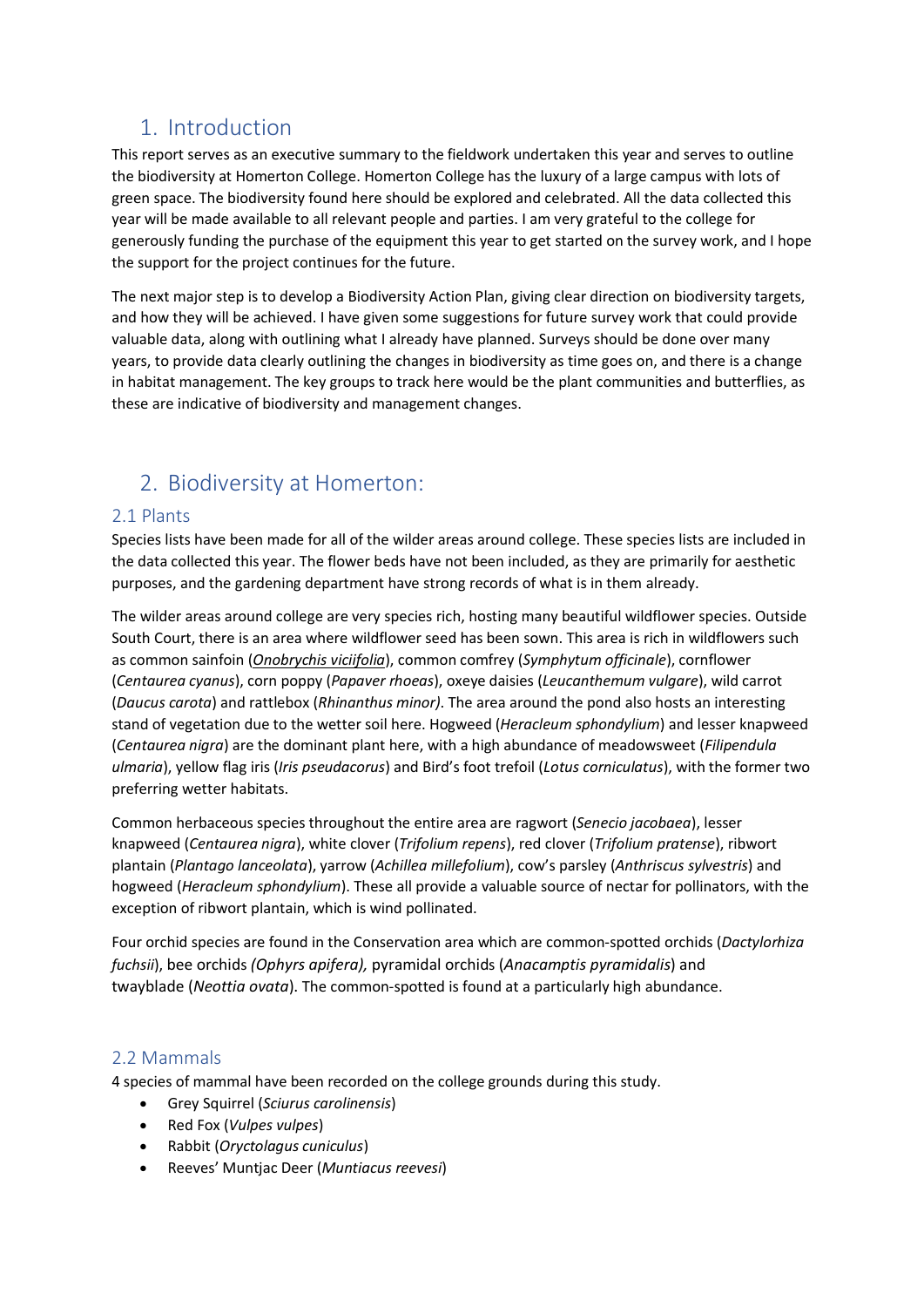Photographs from the camera trap show clearly the Muntjac and the Foxes using the Conservation Area. There are no photos of the rabbits directly in the conservation area, but there are photos of rabbits at the back of Homerton by the trainline. This shows that the foxes and muntjac do use the college grounds as a corridor to get to the entire grounds, rather than just coming in and staying by the back of college. Muntjac deer were also recorded in the hedgerow bordering the principal's lawn. In the near future, a bat survey and a hedgehog survey will be undertaken (see section 4.3).

### 2.3 Invertebrates

#### 2.3.1 Butterflies

The following 15 butterfly species were recorded ad-hoc whilst carrying out the habitat surveying (months of April and July). These species are as follows: Brimstone, Gatekeeper, Green-Veined, Large White, Marbled White, Meadow Brown, Orange Tip, Painted Lady, Peacock, Red Admiral, Ringlet, Small Skipper, Small Tortoiseshell, Small White, and Speckled Wood.

An absence of species from this list does not necessarily mean they are not present, but instead could be due to a limited sampling effort. A butterfly transect could be set up in the future to track the number of butterflies in college (see section 4.2). Butterflies would be a good choice of indicator taxon to include in the habitat monitoring programme. Butterflies are easy to identify and monitor and are considered to be representative of invertebrate populations generally. They are good indicators of long-term biodiversity change, including in response to management and climate change.

#### 2.3.2 Moths

A moth trap was set up on the 23<sup>rd</sup> of March and is run weekly. The location is outside of West House, in the wild area outside the Griffin Bar. 29 species of macro-moths have been caught in the trap since it was set up. This is not as high as it could be. Several limiting factors include the light pollution from the lamps outside West House, as well as the light from West House. The unpredictable weather of the last year has also made it tough for moths. Next year, I hope to find a more suitable location away from the lights. This would require the purchase of an external power source such as a generator.

As well as night flying moths, day flying moths have also been recorded. Cinnabar moth caterpillars (*Tyria jacobaeae*) were found on much of the ragwort (*Senecio jacobaea*). Six-Spotted Burnet Moths (*Zygaena filipendulae*) were also a common pollinator in the Conservation Area, whose larvae feed on bird's foot trefoil (*Lotus corniculatus*) predominantly. Christopher Thurgood has been running pheromone traps throughout the last few months with successful lures being made for Red-tipped clearwings (*Synanthedon formicaeformis*), orange-tailed clearwings (*Synanthedon andrenaeformis*), lunar hornet moth (*Sesia bembeciformis*), red-belted clearwing (*Synathedon myopaeformis*), and emperor moths (*Saturnia pavonia*). Red-tipped clearwing and lunar hornet moth caterpillars feed on willows, so are well suited to the area around the pond, which has a crack willow (*Salix fragilis*) and a white willow (*Salix alba*). Red-belted clearwing caterpillars feed on apple trees, so a lot of these would be expected to be seen in the orchard.

#### 2.3.3 Other Pollinators

10 flower-insect timed (FIT) counts were done within the Conservation Area. The mean number of pollinators was 13.6, which sits comfortably near the country-wide mean of 14/15 for the month of July (UKPoMS.org.uk, 2021). The most common pollinators were western honeybee (*Apis mellifera*), buff-tailed bumblebee (*Bombus terrestris*), common banded hoverfly (*Syrphus ribesii*), and common red soldier beetle (*Rhagonycha fulva*).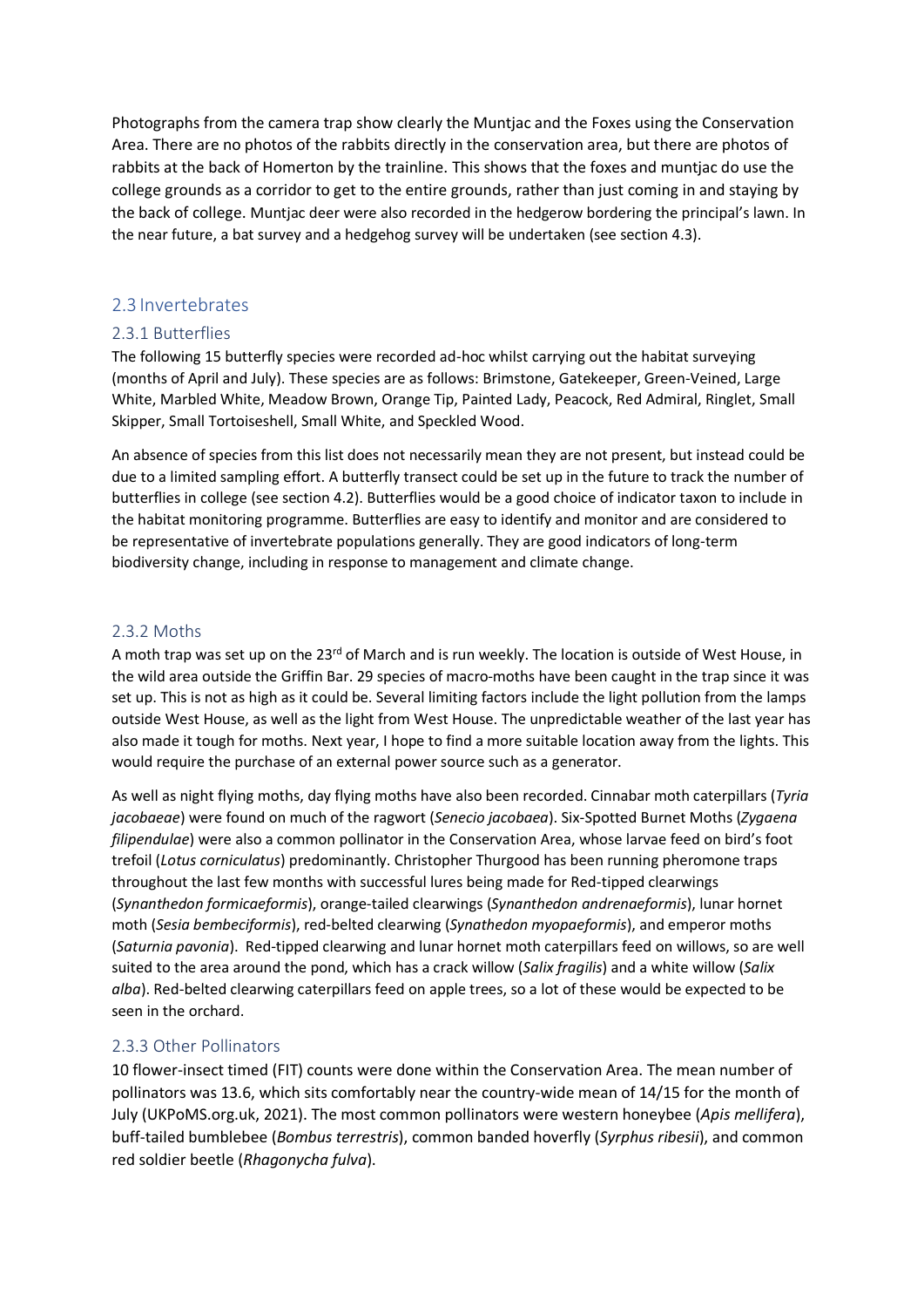#### 2.4 Birds

Homerton is home to many common garden bird species. These include chiffchaffs, long-tailed tits, chaffinches, song thrushes, pied wagtails, and Eurasian jays. Green woodpeckers and greater-spotted woodpeckers are also frequent visitors to the grounds and could potentially be nesting here.

# 3. Suggestions to improve biodiversity

#### 3.1 Develop a Biodiversity Action Plan.

The next crucial step for Homerton, is to develop a biodiversity action plan, much like the one recently developed for the University. This would help give direction, and create specific goals, and ways to achieve them. This would need to be an effort taken by many departments in college. The survey work done this summer has provided a baseline for assessing the biological information of the campus grounds. The next step would be to fill any gaps in our data, and then determining areas and species of particular interest. Targets for improving/preserving the biodiversity on site should be made, which can include the restoring or creation of habitat. Budgets and timelines to achieve goals are both crucial parts of a biodiversity action plan.

#### 3.2 Wildlife Corridor

Whilst there is currently no data on small mammals such as hedgehogs and mice, it is highly likely that the habitat is suitable for them. We do have data on foxes and muntjac deer, which are shown to use the Conservation Area. It is currently thought that these mammals gain entry to the college via the train line at the back of college, with it acting as a wildlife corridor. Hedgehogs do not travel over open spaces, but instead travel along margins. A wildlife corridor could be continued through college, connecting the conservation area with the train line at the back. This will allow small mammals to travel safely through the college grounds. I do not currently have the data for whether this is necessary, but it could be a project to explore next year. The wildlife corridor could be a 3-metre-wide unmown strip on the far edge of the football field (next to the wall), with the taller grass providing shelter for many animals. This could connect to the orchard.

#### 3.3 Hedgehog Friendly Campus.

This is an accreditation given to university campuses by the British Hedgehog Preservation Society. Fitzwilliam College is currently the only Cambridge College who has been granted an award, and they achieved a silver accreditation (2020-2021). The full list of university campuses signed up to this scheme can be found here: [https://www.britishhedgehogs.org.uk/hedgehog-friendly-campus-awards](https://www.britishhedgehogs.org.uk/hedgehog-friendly-campus-awards-announced/)[announced/.](https://www.britishhedgehogs.org.uk/hedgehog-friendly-campus-awards-announced/)

To find out more information, and to sign up, an email will need to be sent to: [info@hedgehogfriendlycampus.co.uk.](mailto:info@hedgehogfriendlycampus.co.uk)